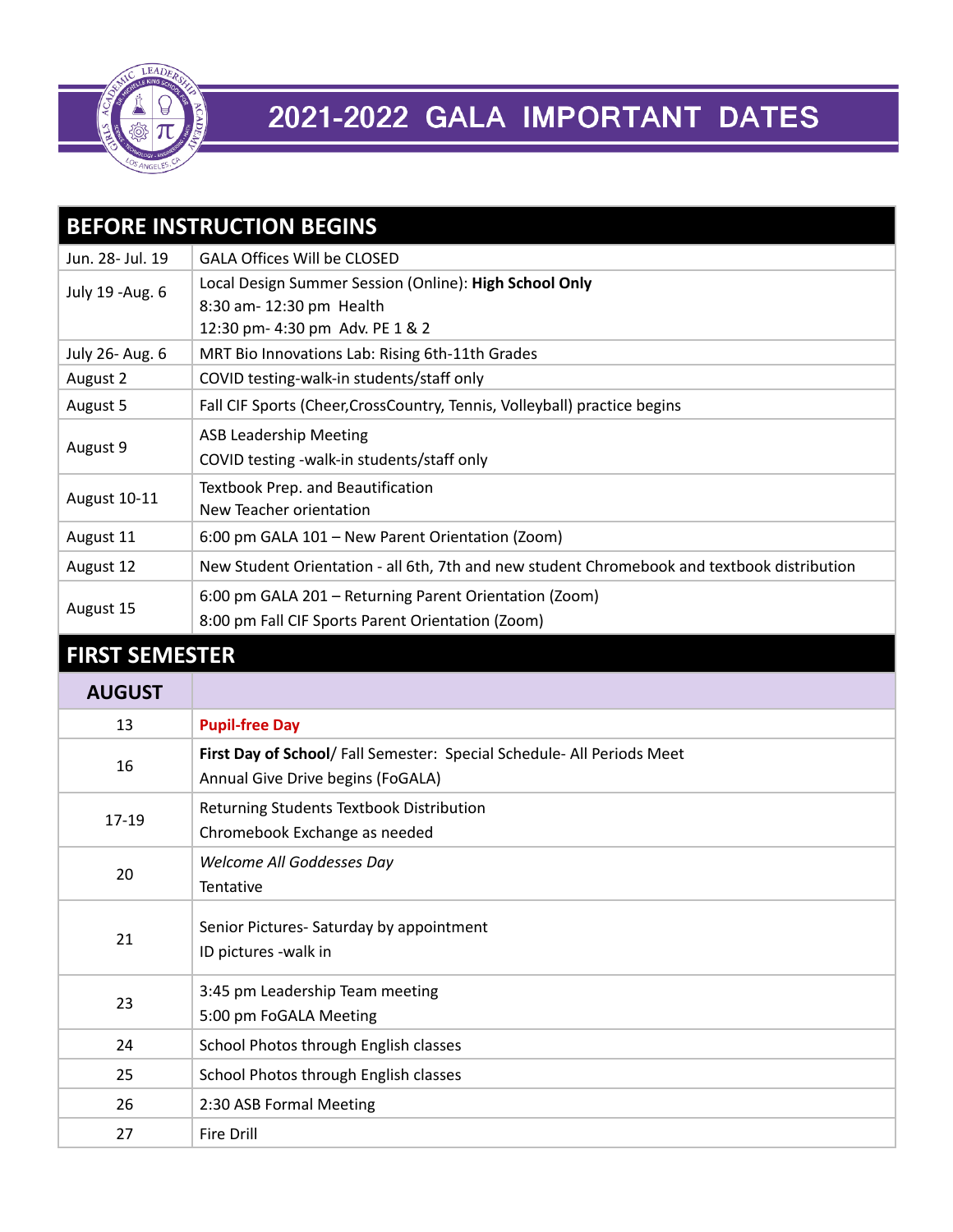| <b>SEPTEMBER</b> | HISPANIC HERITAGE MONTH (9/15-10/15)                                                                                                                                                                             |
|------------------|------------------------------------------------------------------------------------------------------------------------------------------------------------------------------------------------------------------|
| 1                | 2022-2023 New Student Application- Window Opens on Website                                                                                                                                                       |
| 3                | <b>No School - Admissions Day</b>                                                                                                                                                                                |
| 6                | <b>No School- Labor Day</b>                                                                                                                                                                                      |
| 7                | <b>Unassigned Day</b>                                                                                                                                                                                            |
| 13               | 3:45 pm Leadership Team Meeting<br>5:00 pm FOGALA Board Meeting (Zoom)                                                                                                                                           |
| 14               | 8:30 am Coffee with the Principal (In Person/Zoom)<br>9:30 am Advisory Leads meet with Principal (In Person/Zoom)<br>4:30 pm GATE Parents Meeting (In Person/Zoom)<br>5:30 pm School Site Council Meeting (Zoom) |
| 15               | 2:30 pm ASB Formal Meeting<br>5 week verification rosters                                                                                                                                                        |
| 16               | <b>Unassigned Day</b>                                                                                                                                                                                            |
| 17               | 5-week Progress Reports Mailed                                                                                                                                                                                   |
| 18               | 2022-2023 Admissions Prospective Families Open House                                                                                                                                                             |
| $20 - 24$        | Book Fair - Library (FoGALA)                                                                                                                                                                                     |
| 23               | 6:00-8:00 pm Back To School Night                                                                                                                                                                                |
| 24               | Shortened Day<br>Hispanic Heritage Month Celebration                                                                                                                                                             |
| <b>OCTOBER</b>   | <b>LGBTQIA History Month</b>                                                                                                                                                                                     |
| 1                | 5:00 pm National Honor Society Fall Induction                                                                                                                                                                    |
| 6                | 8 <sup>th</sup> grade High School Orientation Assembly (In person/Zoom)                                                                                                                                          |
| 11               | 3:45 pm Leadership Team Meeting<br>5:00 pm FOGALA Board meeting (Zoom)                                                                                                                                           |
| 12               | 8:30 am Coffee with the Principal (In Person/Zoom)<br>9:30 am Advisory Leads meet with Principal (In Person/Zoom)<br>5:30 pm School Site Council Meeting (Zoom)                                                  |
| 13               | PSAT Testing: 8th- 11th Grades<br>Field Trips: 6th-7th Grades<br>Essay Writing Workshop: 12th Grade<br>Parents Night Out (Hamburger Mary's) (FoGALA)                                                             |
| 14               | 2:30 pm ASB Formal Meeting<br>10 week verification rosters                                                                                                                                                       |
| 15               | Panoramic Photo: ALL Students<br>Senior Class Photo<br>10-week Report Cards Mailed                                                                                                                               |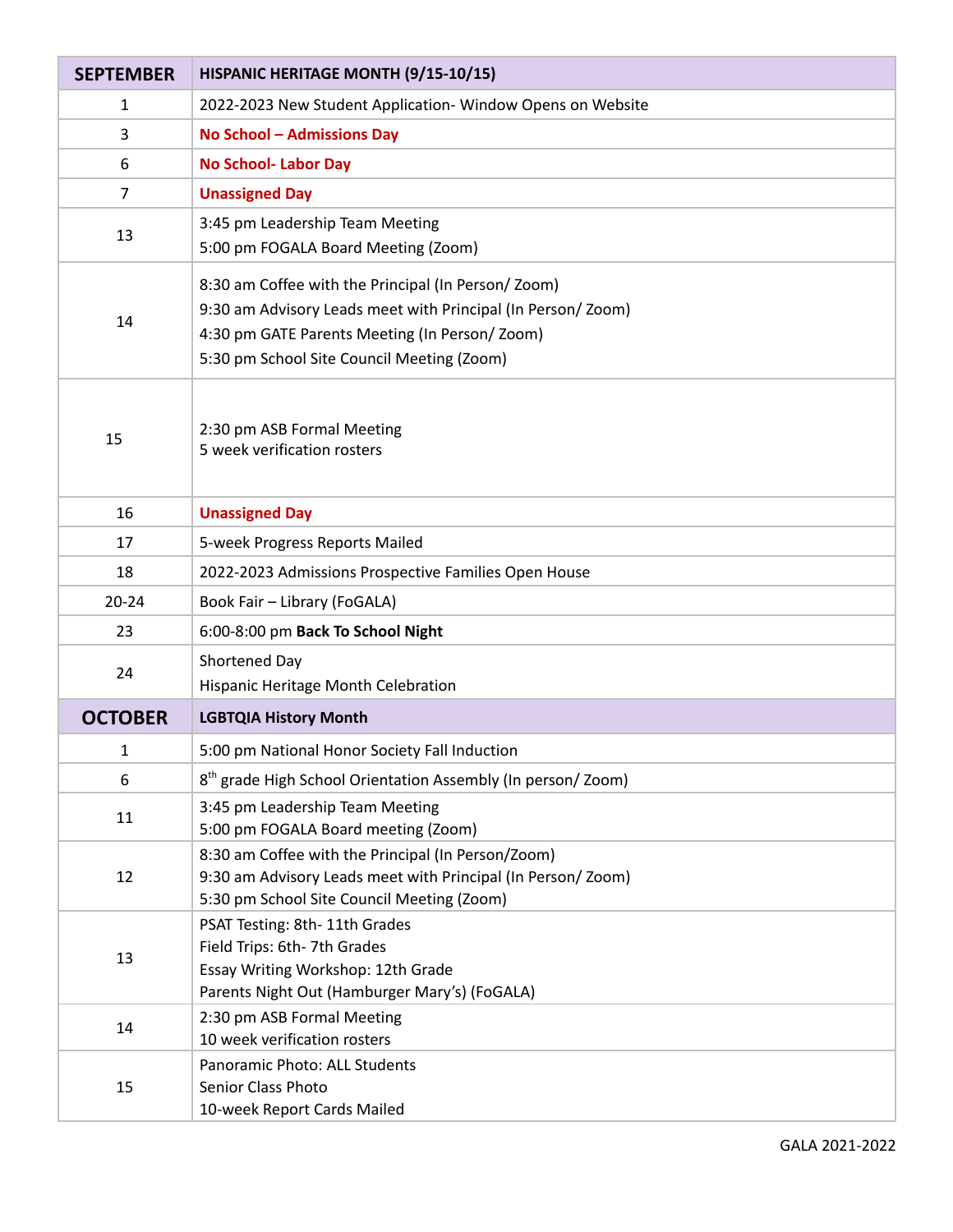| 18              | 3:40 pm CIF Winter Sports (Basketball and Soccer) try-outs                                                                                                      |
|-----------------|-----------------------------------------------------------------------------------------------------------------------------------------------------------------|
| 18-22           | Parents Office Hour Week (PHABO)                                                                                                                                |
| 21              | California ShakeOut- Earthquake Drill                                                                                                                           |
| 22              | LGBTQIA History Month Celebration                                                                                                                               |
| 25              | Annual Give Drive Ends (FoGALA)                                                                                                                                 |
| $25 - 29$       | Anti-bullying Campaign (ASB)                                                                                                                                    |
| 27              | 6:30 pm Fall CIF Sports Parent Orientation (Zoom)                                                                                                               |
| 29              | Fall Festival/ Halloween (ASB/FoGALA)                                                                                                                           |
| <b>NOVEMBER</b> |                                                                                                                                                                 |
| $\mathbf{1}$    | Lock Down Drill                                                                                                                                                 |
| 8               | 3:45 pm Leadership Team meeting<br>5:00 pm FOGALA Board meeting (Zoom)                                                                                          |
| 9               | 8:30 am Coffee with the Principal (In Person/Zoom)<br>9:30 am Advisory Leads meet with Principal (In Person/Zoom)<br>5:30 pm School Site Council Meeting (Zoom) |
| 10              | 2:30 pm ASB Formal Meeting<br>15 week verification rosters                                                                                                      |
| 11              | <b>No School (Veteran's Day)</b>                                                                                                                                |
| 12              | 15-week Report Cards Mailed                                                                                                                                     |
| 13              | Athletic Booster Club Fair and Pancake Breakfast (Athletics/FoGALA)                                                                                             |
| 18              | Pep Rally -Spirit Day (Lunch) (ASB)                                                                                                                             |
| 19              | Faculty/Staff Thanksgiving Lunch<br>7:00 pm-10:00 pm Winter Dance (Memorial Hall) - High School Only<br>Senior Packages Due                                     |
| 22-26           | <b>No School (Thanksgiving Break)</b>                                                                                                                           |
| <b>DECEMBER</b> |                                                                                                                                                                 |
| 3               | 6:00 pm Junior and Senior Class Ring Ceremony                                                                                                                   |
| 6               | 3:45 pm Leadership Team Meeting<br>5:00 pm FOGALA Board meeting (Zoom)                                                                                          |
| 8               | 8:30 am Coffee with the Principal (In person/Zoom)<br>9:30 am Advisory Leads meet with Principal (In person/Zoom)<br>5:30 pm School Site Council Meeting (Zoom) |
| 9               | 2:30 pm ASB Formal Meeting<br>6:00 pm-8:00 pm WinterConcert (Memorial Hall)                                                                                     |
| 10              | 6:00 pm-8:00 pm Winter Concert (Memorial Hall)                                                                                                                  |
| 13              | Final Exam (Period 1, 2 and 7)                                                                                                                                  |
| 14              | Final Exams (Period 3 and 4)<br>Shortened Day Schedule                                                                                                          |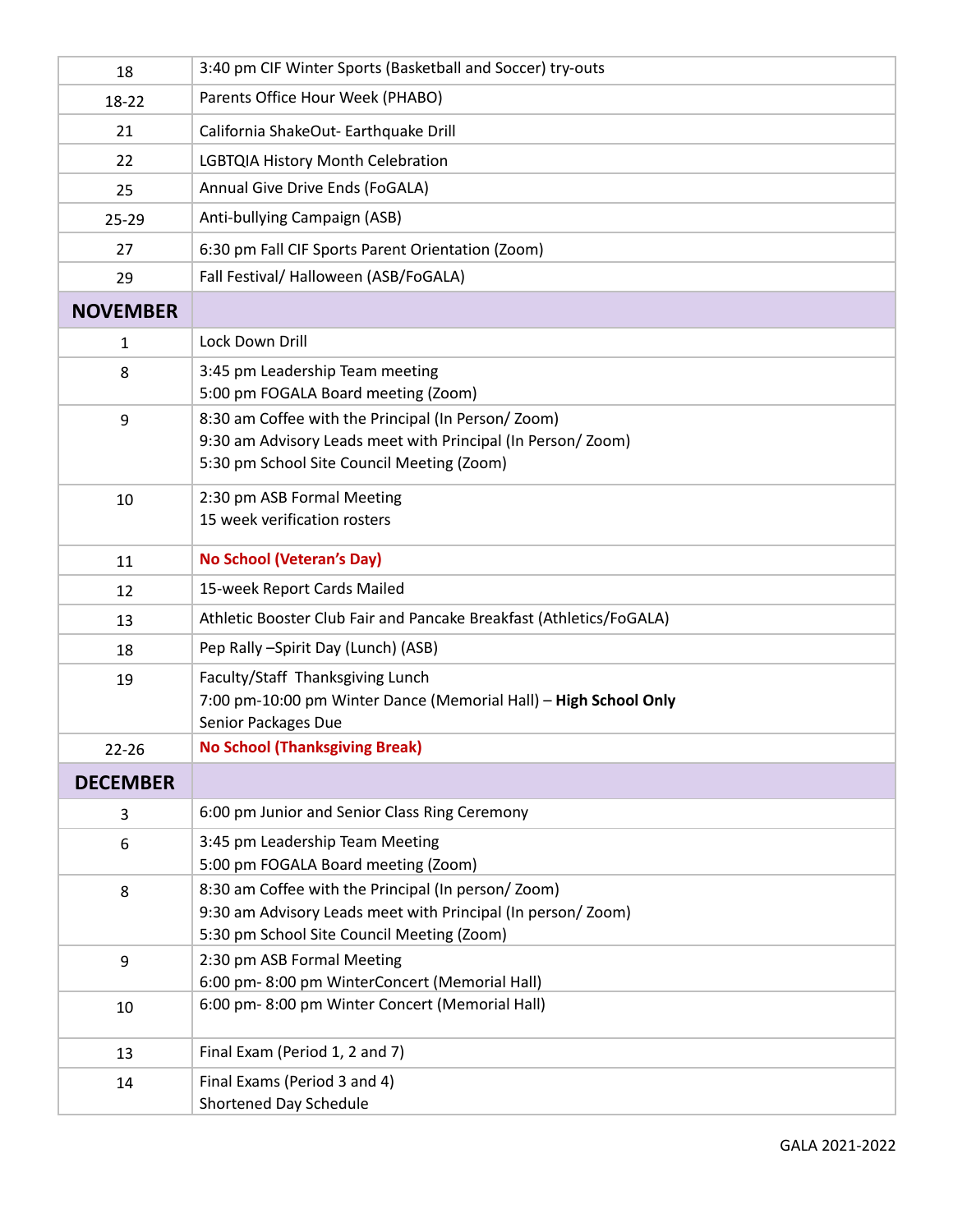| 15                     | Final Exams (Period 5 and 6)<br>Shortened Day Schedule                                                            |
|------------------------|-------------------------------------------------------------------------------------------------------------------|
| 16                     | All classes meet to review final grades                                                                           |
|                        | Faculty/Staff Luncheon                                                                                            |
|                        | 20 week verification rosters                                                                                      |
| 17                     | <b>Talent Show</b>                                                                                                |
|                        | 20-week Report Cards Mailed                                                                                       |
| Dec. 20- Jan. 7        | <b>No School (Winter Break)</b>                                                                                   |
| <b>SPRING SEMESTER</b> |                                                                                                                   |
| <b>JANUARY</b>         |                                                                                                                   |
| 1                      | 2022-2023 New Student Application- Window Closes on Website                                                       |
| 10                     | <b>Pupil-free Day</b>                                                                                             |
|                        | 2:30 pm Leadership team meeting                                                                                   |
|                        | 5:00 pm FoGALA Board (Zoom)                                                                                       |
| 11                     | First Day Spring Semester- all classes meet                                                                       |
| 12                     | 8:30 am Coffee with the Principal (In person/Zoom)<br>9:30 am Advisory Leads meet with Principal (In person/Zoom) |
|                        | 5:30 pm School Site Council Meeting (Zoom)                                                                        |
| 13                     | 2:30 pm ASB Formal Meeting                                                                                        |
| 17                     | <b>No School (Martin Luther King Day)</b>                                                                         |
| 18                     | CIF Spring Sports (Lacrosse, Swim) Tryouts                                                                        |
| 19                     | <b>Fire Drill</b>                                                                                                 |
| 21                     | 7:00pm - 9:00 pm - 8 <sup>th</sup> Grade Dance (Memorial Hall) (MS Leadership / ASB)                              |
| 24                     | Lock Down Drill                                                                                                   |
| 27                     | 6:30 pm Spring CIF Sports Parent Orientation (Zoom)                                                               |
| 29                     | FOGALA Strategic Planning for 2022-23                                                                             |
| <b>FEBRUARY</b>        | <b>Black History Month</b>                                                                                        |
| 4                      | GALA's Funniest Home Video Competition (FoGALA)                                                                   |
| 7                      | 3:45 pm Leadership Team meeting<br>5:00 pm FOGALA Board meeting (Zoom)                                            |
| 8                      | 8:30 am Coffee with the Principal (In person/Zoom)                                                                |
|                        | 9:30 am Advisory Leads meet with Principal (In person/Zoom)                                                       |
|                        | 5:30 pm School Site Council Meeting- Budget 2022-2023                                                             |
| 10                     | 2:30 pm ASB Formal Meeting                                                                                        |
| 11                     | 5-week Progress Reports Mailed                                                                                    |
| 14                     | Candy Grams (ASB)                                                                                                 |
| 18                     |                                                                                                                   |
|                        | Black History Month Celebration $-7th$ period (ASB and BSU)                                                       |
| 21                     | <b>No School (President's Day)</b>                                                                                |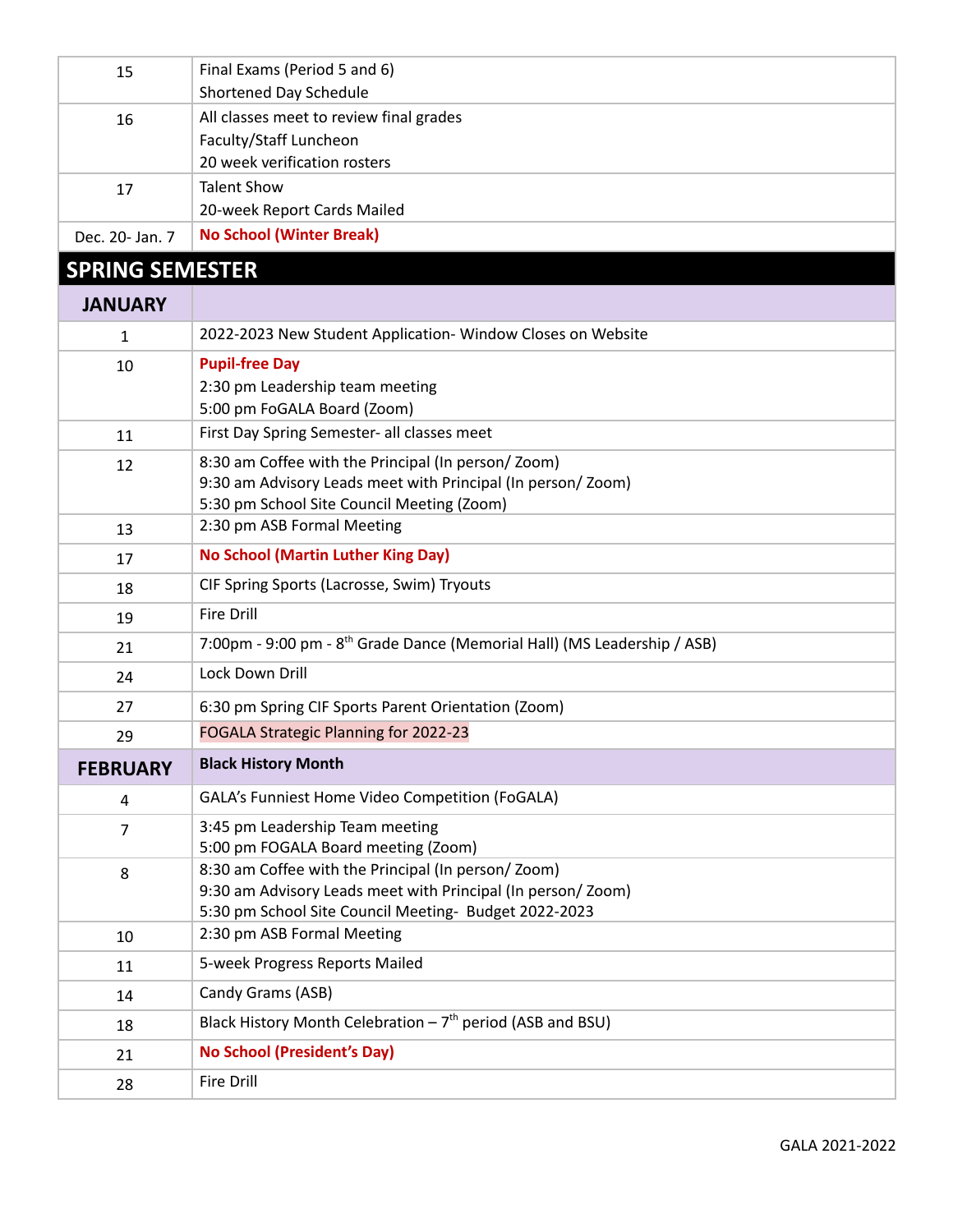| <b>MARCH</b>   |                                                                                                                                                                                    |
|----------------|------------------------------------------------------------------------------------------------------------------------------------------------------------------------------------|
| $\overline{2}$ | SAT Testing Day $-11^{th}$ Grade (Tentative)                                                                                                                                       |
| 4              | Young Women's Career Conference: Special Bell Schedule- Only Advisory Meets<br>2022-2023 New Student Acceptance Letters Mailed                                                     |
| 6              | WASC Visit - reception and parents meeting                                                                                                                                         |
| 7              | WASC Visit Day 1<br>3:45 Leadership Team Meeting<br>5:00 pm FoGALA Board meeting                                                                                                   |
| 8              | WASC Visit Day 2<br>8:30 am Coffee with the Principal (In Person/Zoom)<br>9:30 am Advisory Leads Meet with Principal In Person/Zoom)<br>5:30 pm School Site Council Meeting (Zoom) |
| 9              | WASC Visit Day 3<br>2:30 pm ASB Formal meeting                                                                                                                                     |
| 10             | Pi Day Celebration and Walk-a-Thon - 7 <sup>th</sup> Period<br>5:00 pm-7:00 pm Pi Day Open House                                                                                   |
| 11             | Shortened day                                                                                                                                                                      |
| 17             | 10 week verification rosters                                                                                                                                                       |
| 18             | 5th Annual Launch Her Future Women's Leadership Breakfast<br>10-Week Grades Mailed                                                                                                 |
| $21 - 25$      | Parents Office Hour Week (PHABO)                                                                                                                                                   |
| 28             | <b>No School (Cesar Chavez Day)</b>                                                                                                                                                |
| <b>APRIL</b>   |                                                                                                                                                                                    |
| 4              | 3:45 pm Leadership Team Meeting<br>5:00 pm FoGALA Board Meeting                                                                                                                    |
| 5              | 8:30 am Coffee with the Principal (In Person/Zoom)<br>9:30 am Advisory Leads Meet with Principal (In Person/Zoom)<br>5:30 pm School Site Council Meeting (Zoom)                    |
| 7              | 1:00 pm 2022-23 Important dates calendar completed<br>2:30 pm ASB Formal Meeting                                                                                                   |
| $11 - 15$      | <b>No School - Spring Break</b>                                                                                                                                                    |
| 20             | 2022-23 Student Planner complete and ordered                                                                                                                                       |
| 22             | Earth Day Festival (ASB & Environmental Club)                                                                                                                                      |
| 23             | 2022-2023 New Student Registration Day-Saturday                                                                                                                                    |
| 26             | CAASPP ELA Testing - 11 <sup>th</sup> Grade                                                                                                                                        |
| 27             | CAASPP Math Testing - 11 <sup>th</sup> Grade<br>Denim Day (ASB)                                                                                                                    |
| 28             | 6:00 pm-8:00 pm Spring Concert (Memorial Hall)<br>15 week verification rosters                                                                                                     |
| 29             | 6:00 pm-8:00 pm Spring Concert (Memorial Hall)<br>15-Week Grades Mailed                                                                                                            |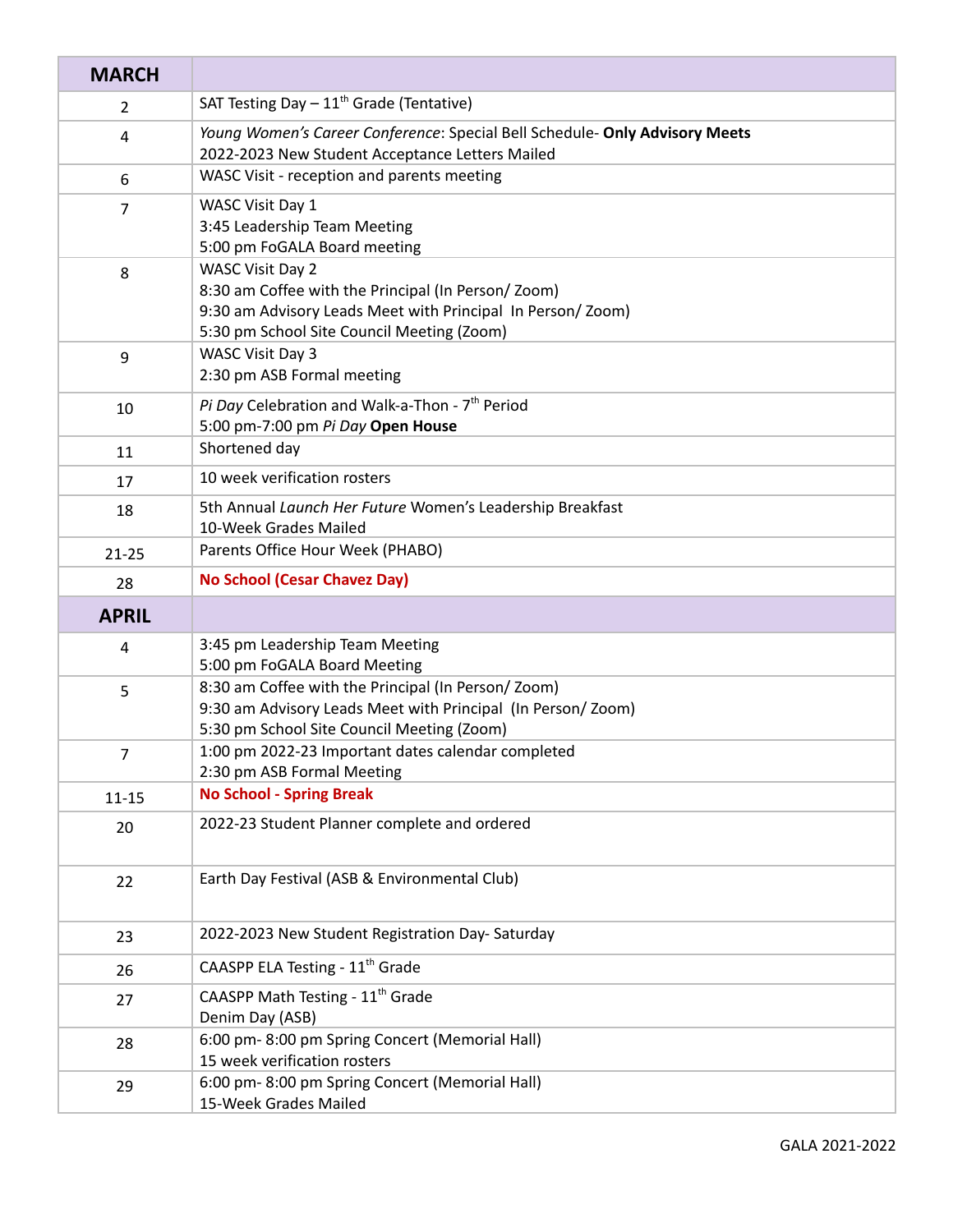| <b>MAY</b>     |                                                                                    |
|----------------|------------------------------------------------------------------------------------|
| $\overline{2}$ | AP Chemistry Exam (Grade 10) (afternoon)<br>College Signing Day- Extended Advisory |
|                | 3:45 Leadership team meeting                                                       |
|                | 5:00 FoGALA Board                                                                  |
| 3              | AP Environmental Science Exam (Grade 12)                                           |
|                | AP Psychology Exam (Grades 11 & 12)                                                |
|                | CAASPP ELA Day 1<br>8:30 am Coffee with the Principal (In Person/Zoom)             |
|                | 9:30 am Advisory Leads Meet with Principal (In Person/Zoom)                        |
|                | 5:30 pm School Site Council Meeting (Zoom)                                         |
| $\overline{4}$ | AP Computer Science A Exam (Grade 11 & 12)                                         |
|                | CAASPP ELA Day 2                                                                   |
| 5              | AP Seminar Exam (11)                                                               |
|                | AP Statistics Exam (Grade 11 & 12)                                                 |
|                | <b>ASB Formal Meeting</b>                                                          |
| 6              | AP US History Exam (Grade 11)<br><b>CAASPP Make-Up Testing</b>                     |
| 9              | AP Calculus AB/BC Exam (Grades 11 & 12)                                            |
|                | AP Computer Science Principles (grade 10)                                          |
| 10             | AP English Language Exam (Grade 11)                                                |
|                | CAASPP Math Day 1                                                                  |
| 11             | AP Biology Exam (Grade 9)                                                          |
|                | <b>CAASPP Math Day 2</b>                                                           |
| 12             | CAASPP Math Make-Up Testing<br>AP Physics 1 Exam (Grade 11)                        |
|                | AP World History Exam (Grade 10)                                                   |
| 16             | 5:00 pm FoGALA Board Meeting                                                       |
| 17             | NGSS Science Testing Day 1                                                         |
| 18             | NGSS Science Testing Day 2                                                         |
| 20             | Diversity Day (ASB)                                                                |
|                | 6:30 pm Sports Banquet- All CIF Sports (FoGALA/ASB)                                |
| 26             | FoGALA Volunteer Appreciation Breakfast (GALA)                                     |
| 27             | 7:00 pm - 11:00 pm Prom (Candela La Brea) (ASB)                                    |
| 30             | <b>No School (Memorial Day)</b>                                                    |
| 31             | Senior Final Exams (Periods 1 & 2)                                                 |
| <b>JUNE</b>    |                                                                                    |
| $\mathbf{1}$   | Senior Final Exams (Periods 3 & 4)                                                 |
|                | <b>Textbook Return</b>                                                             |
|                | Locker Clean Out                                                                   |
| $\overline{2}$ | Senior Final Exams (Periods 5 & 6)                                                 |
| 3              | Senior Grades Due<br><b>Graduation Check</b>                                       |
| 6              | 6th - 11th Grade Final Exams (Period 1,2 & 7)                                      |